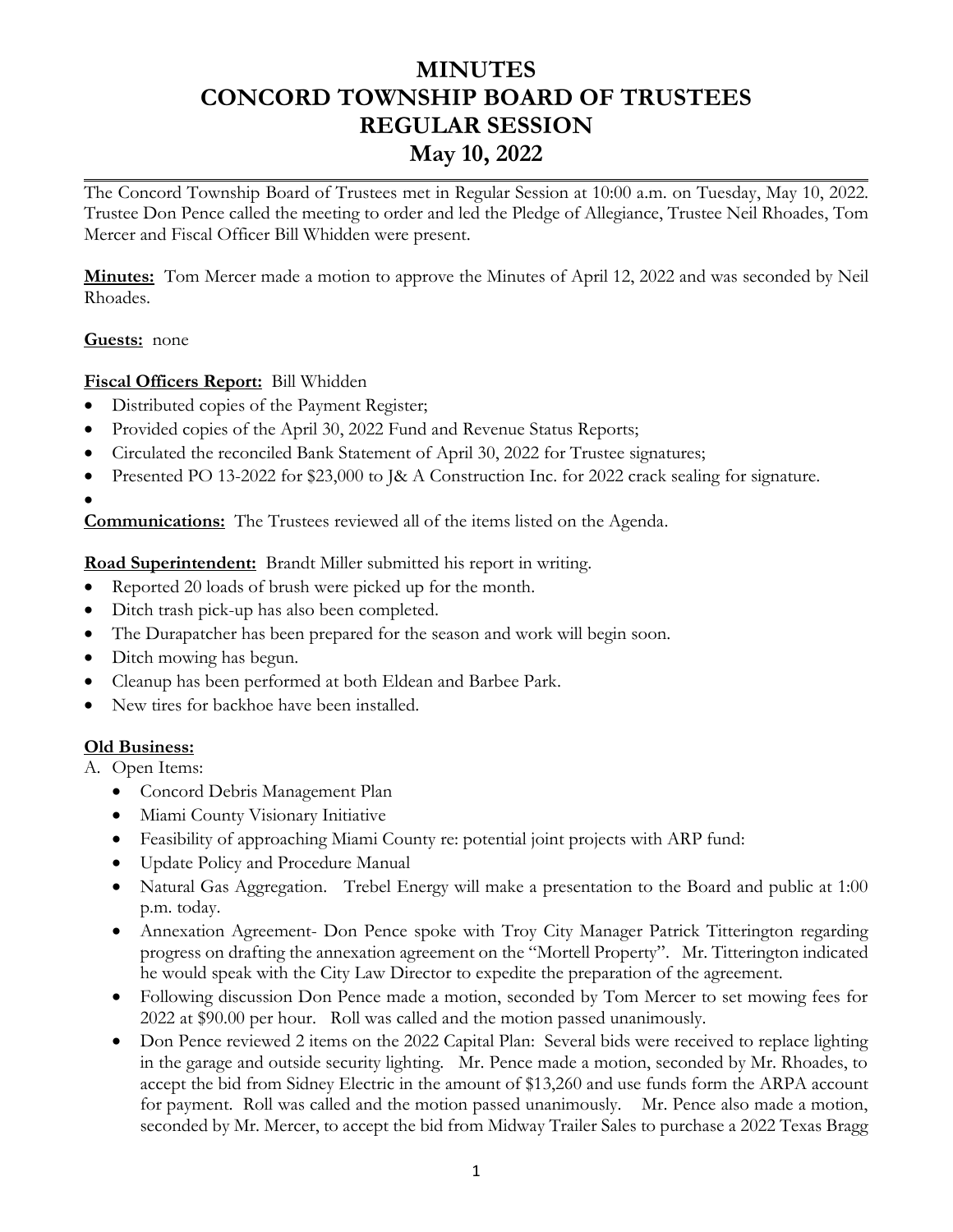# **MINUTES CONCORD TOWNSHIP BOARD OF TRUSTEES REGULAR SESSION May 10, 2022**

trailer with accessories for \$4,485.00 and to use ARPA funds for the payment. Roll was called and the motion passed unanimously.

- Mr. Rhoades reported the Miami County Zoning Department mailed a certified letter to the owners of 3914 St. Rt. 41 regarding zoning non-compliance but the letter was not accepted.
- The temporary drive to the back of Pleasant View has been completed by developer Frank Harlow and traffic has improved as a result.
- Road Superintendent Miller reported he spoke with the property owner on Washington Bend Court whose culvert needs replacing. She was unsure how to proceed and Mr. Rhoades agreed to speak with her and recommend an excavator for the work.
- Mr. Mercer reported he spoke with the Miami County Sheriff's Office and they have no issues regarding the renewing of liquor permits in the township.

### **New Business:**

- The Miami County Zoning Department has been notified regarding trailers being parked at 3326 W. St. Rt. 718.
- The Sheriff's Department has placed a speed trailer on Pleasant View to help control traffic.
- Mr. Pence reported that Dan Suerdick from the County has reported that funds remain available for "Brownfield" purchase.
- Mr. Mercer reported that discussions are ongoing with Troy Fire Chief Simmons regarding recognition of those who participated in the rescue following a recent fire on Pleasant View in Troy.
- Jackson Bennett from Miami County Planning and Zoning will be invited to a future meeting to discuss "solar panel farms" in the township and potential regulations.
- A request to reserve the Eldean Bridge Park on August 26, 2022 by the "Donut Jam' bike organizers" was approved.
- A request by the City of Troy to contribute to the 2022 Troy Fire Works was discussed. Mr. Mercer made a motion, seconded by Mr. Rhoades, to contribute \$3,000 to the American Fireworks Company to help defray the \$30,000 cost. Roll was called and the motion passed unanimously.

### **Public Comments:**

none

**Payments:** Neil Rhoades made a motion to approve and pay Charges 157-2022 through 199-2022. Tom Mercer seconded the motion and the motion passed unanimously.

**Adjournment:** There was no further business and the meeting adjourned at 11:10 a.m. on a motion and second by Tom Mercer and Neil Rhoades. A special meeting to hear a presentation from Trebel LLC Energy Services regarding electric and gas aggregation will be held at 1.00 p.m. on May 10th and the next regularly scheduled meeting will be held on Tuesday, June 14, 2022 at 10:00 a.m. in the Township Building.

Thomas N. Mercer **Donald D. Pence** 

 $\overline{a}$